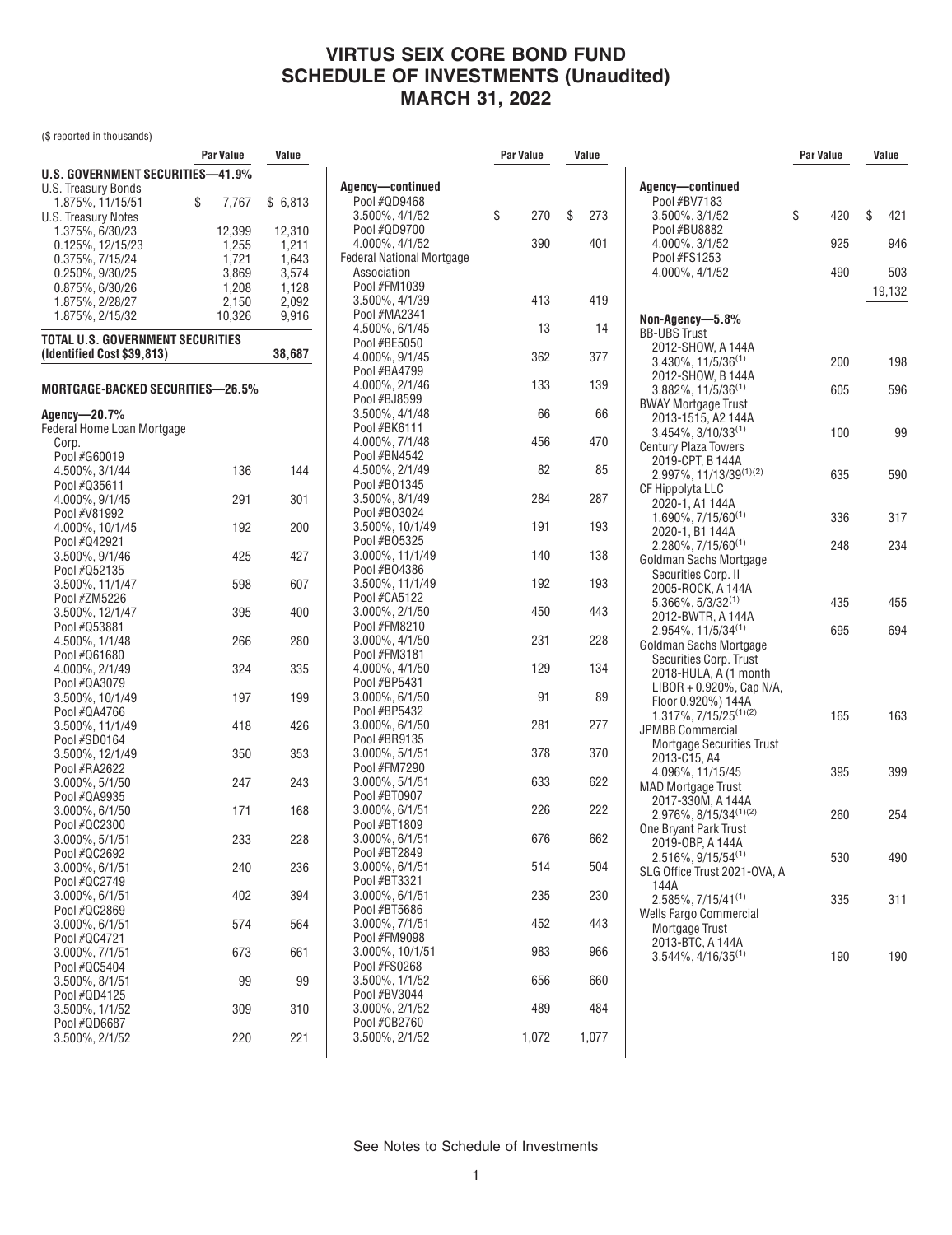# **VIRTUS SEIX CORE BOND FUND SCHEDULE OF INVESTMENTS (Unaudited) (Continued) MARCH 31, 2022**

764

(\$ reported in thousands)

|                                                                                                                                       | <b>Par Value</b> | Value              |                                                                                                                                                                      | <b>Par Value</b> | Value            |
|---------------------------------------------------------------------------------------------------------------------------------------|------------------|--------------------|----------------------------------------------------------------------------------------------------------------------------------------------------------------------|------------------|------------------|
| Non-Agency-continued<br>2021-SAVE, A (1 month<br>$LIBOR + 1.150\%$ , Cap N/A,<br>Floor 1.150%) 144A<br>$1.547\%$ , $2/15/40^{(1)(2)}$ | \$<br>332        | \$<br>328<br>5,318 | Other-continued<br>Vantage Data Centers LLC<br>2020-2A, A2 144A<br>$1.992\%, 9/15/45^{(1)}$<br>Wendy's Funding LLC<br>2018-1A, A2II 144A<br>$3.884\%, 3/15/48^{(1)}$ | \$<br>675<br>359 | \$<br>618<br>355 |
| TOTAL MORTGAGE-BACKED SECURITIES<br>(Identified Cost \$25,253)                                                                        |                  | 24,450             |                                                                                                                                                                      |                  | 3,894            |
|                                                                                                                                       |                  |                    | TOTAL ASSET-BACKED SECURITIES                                                                                                                                        |                  |                  |
| <b>ASSET-BACKED SECURITIES-6.8%</b>                                                                                                   |                  |                    | (Identified Cost \$6,518)                                                                                                                                            |                  | 6,260            |
| Credit Card-2.6%<br><b>Capital One Multi-Asset</b>                                                                                    |                  |                    | <b>CORPORATE BONDS AND NOTES-23.4%</b>                                                                                                                               |                  |                  |
| Execution Trust 2005-B3,<br>B3 (3 month LIBOR +                                                                                       |                  |                    | <b>Communication Services-2.0%</b><br>AT&T, Inc.                                                                                                                     |                  |                  |
| 0.550%, Cap N/A, Floor                                                                                                                |                  |                    | 2.250%, 2/1/32                                                                                                                                                       | 261              | 232              |
| $0.550\%$                                                                                                                             |                  |                    | 3.300%, 2/1/52                                                                                                                                                       | 245              | 210              |
| $0.789\%$ , 5/15/28 <sup>(2)</sup><br><b>Citibank Credit Card Issuance</b>                                                            | 1,075            | 1,066              | 3.500%, 9/15/53<br>Magallanes, Inc. 144A                                                                                                                             | 478              | 419              |
| Trust 2017-A6, A6 (1                                                                                                                  |                  |                    | $5.141\%, 3/15/52^{(1)}$                                                                                                                                             | 493              | 504              |
| month LIBOR + 0.770%)<br>1.157%, 5/14/29(2)                                                                                           | 1,305            | 1,300              | <b>Paramount Global</b><br>4.200%, 5/19/32                                                                                                                           | 208              | 208              |
|                                                                                                                                       |                  |                    | 4.950%, 5/19/50                                                                                                                                                      | 241              | 252              |
|                                                                                                                                       |                  | 2,366              |                                                                                                                                                                      |                  | 1,825            |
| Other $-4.2%$                                                                                                                         |                  |                    |                                                                                                                                                                      |                  |                  |
| Arby's Funding LLC 2020-1A,<br>A2 144A                                                                                                |                  |                    | <b>Consumer Discretionary-1.8%</b><br>AutoNation, Inc.                                                                                                               |                  |                  |
| $3.237\%$ , 7/30/50 <sup>(1)</sup>                                                                                                    | 256              | 244                | 3.850%, 3/1/32                                                                                                                                                       | 479              | 464              |
| <b>DB Master Finance LLC</b><br>2021-1A, A23 144A                                                                                     |                  |                    | Hyatt Hotels Corp.<br>1.800%, 10/1/24                                                                                                                                | 203              | 195              |
| 2.791%, 11/20/51(1)                                                                                                                   | 484              | 433                | Kohl's Corp.                                                                                                                                                         |                  |                  |
| <b>Five Guys Funding LLC</b>                                                                                                          |                  |                    | $3.375\%$ , 5/1/31 <sup>(3)</sup>                                                                                                                                    | 283              | 273              |
| 2017-1A, A2 144A                                                                                                                      |                  |                    | Lear Corp.                                                                                                                                                           |                  |                  |
| $4.600\%$ , $7/25/47^{(1)}$                                                                                                           | 357              | 353                | 3.550%, 1/15/52                                                                                                                                                      | 201              | 166              |
| Jersey Mike's Funding                                                                                                                 |                  |                    | Marriott International, Inc.                                                                                                                                         |                  |                  |
| 2019-1A, A2 144A                                                                                                                      |                  |                    | Series GG                                                                                                                                                            |                  |                  |
| 4.433%, 2/15/50 <sup>(1)</sup><br>New Economy Assets Phase                                                                            | 678              | 669                | 3.500%, 10/15/32<br>Tapestry, Inc.                                                                                                                                   | 303              | 288              |
| 1 Sponsor LLC 2021-1, A1                                                                                                              |                  |                    | 3.050%, 3/15/32                                                                                                                                                      | 301              | 274              |
| 144A                                                                                                                                  |                  |                    |                                                                                                                                                                      |                  |                  |
| $1.910\%$ , 10/20/61 <sup>(1)</sup>                                                                                                   | 275              | 257                |                                                                                                                                                                      |                  | 1,660            |
| Stack Infrastructure                                                                                                                  |                  |                    | <b>Consumer Staples-0.8%</b>                                                                                                                                         |                  |                  |
| Issuer LLC 2021-1A, A2                                                                                                                |                  |                    | Coca-Cola Co. (The)                                                                                                                                                  |                  |                  |
| 144A                                                                                                                                  |                  |                    | 1.000%, 3/15/28                                                                                                                                                      | 469              | 419              |
| $1.877\%$ , 3/26/46 <sup>(1)</sup><br><b>Taco Bell Funding LLC</b>                                                                    | 440              | 404                | Mars, Inc. 144A                                                                                                                                                      |                  |                  |
| 2016-1A, A23 144A                                                                                                                     |                  |                    | $2.450\%$ , $7/16/50^{(1)}$                                                                                                                                          | 436              | 345              |
| $4.970\%$ , 5/25/46 <sup>(1)</sup>                                                                                                    | 234              | 237                |                                                                                                                                                                      |                  | 764              |
| 2021-1A, A23 144A                                                                                                                     |                  |                    |                                                                                                                                                                      |                  |                  |
| $2.542\%$ , 8/25/51 <sup>(1)</sup>                                                                                                    | 374              | 324                | Energy- $2.9\%$<br><b>Boardwalk Pipelines LP</b>                                                                                                                     |                  |                  |
|                                                                                                                                       |                  |                    | 4.450%, 7/15/27                                                                                                                                                      | 151              | 154              |
|                                                                                                                                       |                  |                    |                                                                                                                                                                      |                  |                  |

|                                               | Par Value | Value     |
|-----------------------------------------------|-----------|-----------|
| Energy—continued                              |           |           |
| Continental Resources, Inc.                   |           |           |
| 144A                                          |           |           |
| $2.875\%$ , 4/1/32 <sup>(1)</sup>             | \$<br>340 | \$<br>303 |
| <b>Enterprise Products</b>                    |           |           |
| <b>Operating LLC</b>                          |           |           |
| 4.200%, 1/31/50                               | 245       | 243       |
| HollyFrontier Corp.                           |           |           |
| 4.500%, 10/1/30                               | 382       | 372       |
| <b>Pioneer Natural Resources</b>              |           |           |
| Co.                                           |           |           |
| 1.900%, 8/15/30                               | 662       | 587       |
| Plains All American                           |           |           |
| Pipeline LP                                   |           |           |
| 3.800%, 9/15/30                               | 550       | 539       |
| Targa Resources Corp.<br>4.200%, 2/1/33       | 214       | 216       |
| Williams Cos., Inc. (The)                     |           |           |
| 3.500%, 10/15/51                              | 260       | 228       |
|                                               |           |           |
|                                               |           | 2,642     |
|                                               |           |           |
| Financials-8.8%<br>AerCap Ireland Capital DAC |           |           |
| 3.300%, 1/30/32                               | 229       | 206       |
| 3.850%, 10/29/41                              | 226       | 198       |
| ANZ New Zealand Int'l Ltd.                    |           |           |
| 144A                                          |           |           |
| 2.166%, 2/18/25 <sup>(1)</sup>                | 390       | 380       |
| Avolon Holdings Funding Ltd.                  |           |           |
| 144A 2.125%, 2/21/26 <sup>(1)</sup>           | 649       | 593       |
| 144A 4.250%, 4/15/26 <sup>(1)</sup>           | 272       | 268       |
| Bank of America Corp.                         |           |           |
| 2.087%, 6/14/29                               | 246       | 225       |
| 2.572%, 10/20/32                              | 351       | 319       |
| Daimler Trucks Finance North                  |           |           |
| America LLC 144A                              |           |           |
| 2.500%, 12/14/31(1)                           | 332       | 291       |
| General Motors Financial Co.,                 |           |           |
| Inc.<br>2.750%, 6/20/25                       | 673       | 654       |
| 3.600%, 6/21/30                               | 502       | 480       |
| Goldman Sachs Group, Inc.                     |           |           |
| (The)                                         |           |           |
| 1.542%, 9/10/27                               | 612       | 559       |
| <b>Hartford Financial Services</b>            |           |           |
| Group, Inc. (The)                             |           |           |
| 2.800%, 8/19/29                               | 296       | 282       |
| JPMorgan Chase & Co.                          |           |           |
| 3.207%, 4/1/23                                | 318       | 318       |
| 0.824%, 6/1/25                                | 412       | 393       |
| 1.578%, 4/22/27                               | 61        | 57        |
| Morgan Stanley                                |           |           |
| 0.791%, 1/22/25                               | 472       | 453       |

See Notes to Schedule of Investments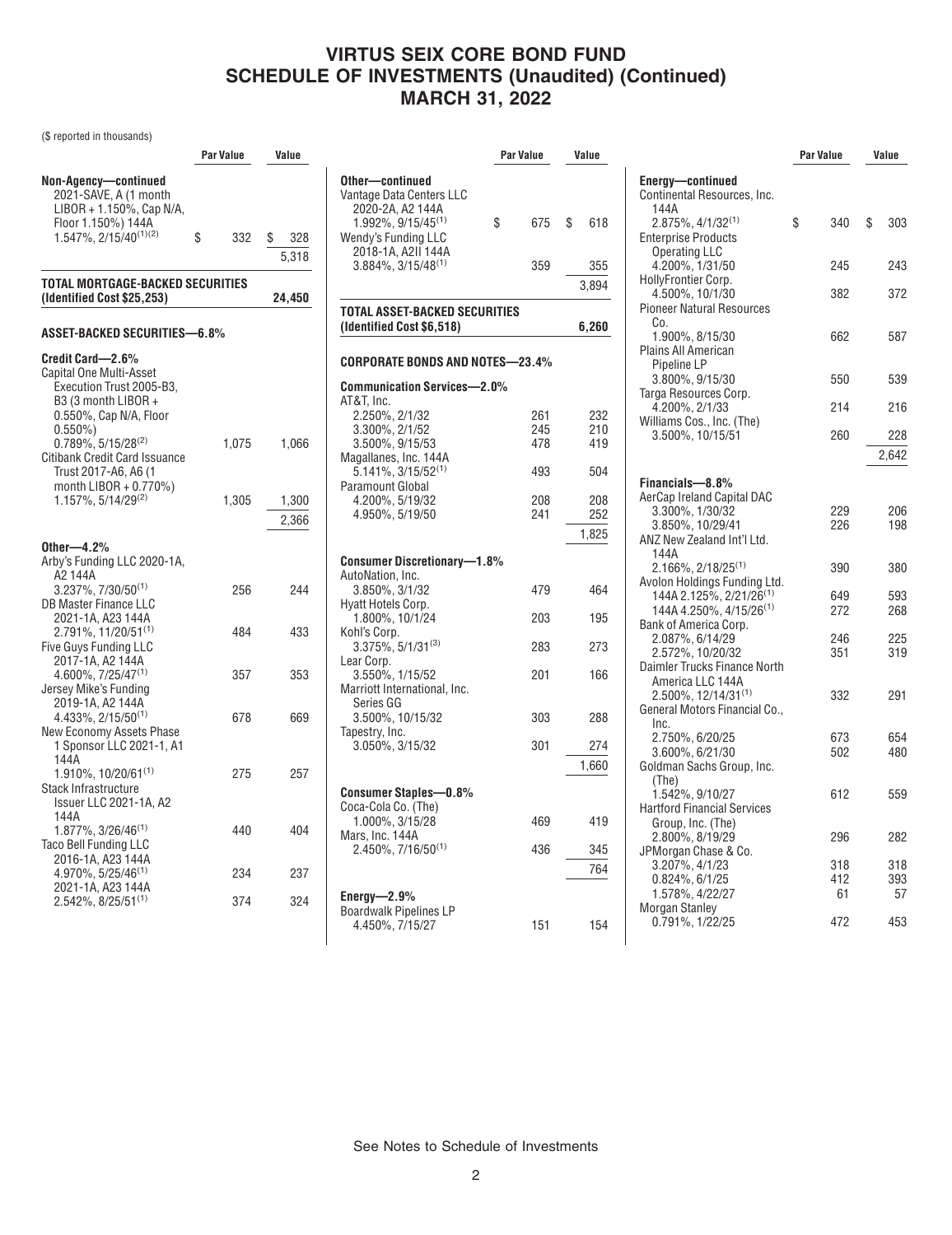#### **VIRTUS SEIX CORE BOND FUND SCHEDULE OF INVESTMENTS (Unaudited) (Continued) MARCH 31, 2022**

**Par Value Value**

#### (\$ reported in thousands)

|                                                                                       | Par Value |            | Value |                     |
|---------------------------------------------------------------------------------------|-----------|------------|-------|---------------------|
| Financials-continued<br>1.593%, 5/4/27<br>Newcrest Finance Pty Ltd.                   | \$        | 657        | \$    | 610                 |
| 144A<br>4.200%, 5/13/50(1)<br>Old Republic International<br>Corp.                     |           | 241        |       | 234                 |
| 3.850%, 6/11/51<br>U.S. Bancorp                                                       |           | 271        |       | 252                 |
| $3.700\%$ <sup>(4)</sup><br><b>United Airlines</b><br>Pass-Through-Trust<br>2020-1, A |           | 346        |       | 313                 |
| 5.875%, 10/15/27<br>Wells Fargo & Co.                                                 |           | 388        |       | 401                 |
| 3.526%, 3/24/28<br>3.350%, 3/2/33                                                     |           | 475<br>197 |       | 474<br>191<br>8,151 |
| Health Care-1.1%                                                                      |           |            |       |                     |
| AbbVie, Inc.<br>4.250%, 11/21/49                                                      |           | 423        |       | 439                 |
| Anthem, Inc.<br>1.500%, 3/15/26                                                       |           | 349        |       | 329                 |
| Bristol-Myers Squibb Co.<br>4.250%, 10/26/49                                          |           | 112        |       | 122                 |
| <b>CommonSpirit Health</b><br>4.187%, 10/1/49                                         |           | 161        |       | 160<br>1,050        |
| Industrials-2.7%                                                                      |           |            |       |                     |
| Boeing Co. (The)<br>3.625%, 2/1/31                                                    |           | 526        |       | 512                 |
| 5.805%, 5/1/50<br>Canadian Pacific Railway Co.                                        |           | 691        |       | 798                 |
| 3.100%, 12/2/51<br>Honeywell International, Inc.                                      |           | 311        |       | 275                 |
| 1.100%, 3/1/27<br><b>Triton Container International</b><br>Ltd.                       |           | 329        |       | 303                 |
| 3.250%, 3/15/32                                                                       |           | 634        |       | 584                 |
|                                                                                       |           |            |       | 2,472               |
| Information Technology-0.6%<br>Micron Technology, Inc.                                |           |            |       |                     |
| 3.477%, 11/1/51<br>Western Digital Corp.                                              |           | 264        |       | 230                 |
| 2.850%, 2/1/29                                                                        |           | 310        |       | 283                 |
|                                                                                       |           |            |       | 513                 |

| SHORT-TERM INVESTMENT—1.6%<br>Money Market Mutual Fund-1.6%<br>Dreyfus Government Cash<br><b>Management Fund -</b><br><b>Institutional Shares</b><br>(seven-day effective yield<br>$(0.194\%)^{(5)}$ |               |            |
|------------------------------------------------------------------------------------------------------------------------------------------------------------------------------------------------------|---------------|------------|
|                                                                                                                                                                                                      |               |            |
|                                                                                                                                                                                                      |               |            |
|                                                                                                                                                                                                      | <b>Shares</b> |            |
| TOTAL LONG-TERM<br><b>INVESTMENTS-98.6%</b><br>(Identified Cost \$94,288)                                                                                                                            |               | 90,966     |
| TOTAL CORPORATE BONDS AND NOTES<br>(Identified Cost \$22,704)                                                                                                                                        |               | 21,569     |
|                                                                                                                                                                                                      |               | 897        |
| Southern Co. (The) Series A<br>3.700%, 4/30/30                                                                                                                                                       | 268           | 269        |
| 3.950%, 4/1/50<br>Pacific Gas and Electric Co.<br>2.500%, 2/1/31                                                                                                                                     | 228<br>250    | 234<br>216 |
| Consolidated Edison Co. of<br>New York, Inc.                                                                                                                                                         |               |            |
| Utilities-1.0%<br><b>Boardwalk Pipelines LP</b><br>3.400%, 2/15/31                                                                                                                                   | 188           | 178        |
| Real Estate-0.2%<br><b>Tanger Properties LP</b><br>2.750%, 9/1/31                                                                                                                                    | 257           | 223        |
|                                                                                                                                                                                                      |               | 1,372      |
| Newmont Corp.<br>2.250%, 10/1/30<br>6.250%, 10/1/39                                                                                                                                                  | 346<br>289    | 316<br>365 |
| III LLC<br>3.625%, 4/1/51                                                                                                                                                                            | 178           | 161        |
| <b>LYB</b> International Finance                                                                                                                                                                     | \$<br>473     | \$<br>530  |

| SECURITIES LENDING COLLATERAL-0.3%<br><b>Dreyfus Government Cash</b><br>Management Fund -<br><b>Institutional Shares</b>                                                                                                                                                                                                                                                                                                                                                                                                                                                                                                                                                                                                                                                                                                                                                                                                                                                                   |  |
|--------------------------------------------------------------------------------------------------------------------------------------------------------------------------------------------------------------------------------------------------------------------------------------------------------------------------------------------------------------------------------------------------------------------------------------------------------------------------------------------------------------------------------------------------------------------------------------------------------------------------------------------------------------------------------------------------------------------------------------------------------------------------------------------------------------------------------------------------------------------------------------------------------------------------------------------------------------------------------------------|--|
|                                                                                                                                                                                                                                                                                                                                                                                                                                                                                                                                                                                                                                                                                                                                                                                                                                                                                                                                                                                            |  |
| (seven-day effective yield<br>0.194%) <sup>(5)(6)</sup><br>281,928<br>S<br>282                                                                                                                                                                                                                                                                                                                                                                                                                                                                                                                                                                                                                                                                                                                                                                                                                                                                                                             |  |
| <b>TOTAL SECURITIES LENDING</b><br>COLLATERAL                                                                                                                                                                                                                                                                                                                                                                                                                                                                                                                                                                                                                                                                                                                                                                                                                                                                                                                                              |  |
| (Identified Cost \$282)<br>282                                                                                                                                                                                                                                                                                                                                                                                                                                                                                                                                                                                                                                                                                                                                                                                                                                                                                                                                                             |  |
| TOTAL INVESTMENTS—100.5%<br>(Identified Cost \$96,028)<br>\$92,706<br>Other assets and liabilities, net-(0.5)%<br>(459)                                                                                                                                                                                                                                                                                                                                                                                                                                                                                                                                                                                                                                                                                                                                                                                                                                                                    |  |
| <b>NET ASSETS-100.0%</b><br>\$92,247                                                                                                                                                                                                                                                                                                                                                                                                                                                                                                                                                                                                                                                                                                                                                                                                                                                                                                                                                       |  |
| <b>Abbreviations:</b><br>LIBOR London Interbank Offered Rate<br><b>Limited Liability Company</b><br>LLC<br>LP<br><b>Limited Partnership</b>                                                                                                                                                                                                                                                                                                                                                                                                                                                                                                                                                                                                                                                                                                                                                                                                                                                |  |
| <b>Footnote Legend:</b><br>(1)<br>Security exempt from registration under Rule 144A<br>of the Securities Act of 1933. These securities may<br>be resold in transactions exempt from registration,<br>normally to qualified institutional buyers. At<br>March 31, 2022, these securities amounted to a<br>value of \$11.731 or 12.7% of net assets.<br><sup>(2)</sup> Variable rate security. Rate disclosed is as of<br>March 31, 2022. Information in parenthesis<br>represents benchmark and reference rate for each<br>security. Certain variable rate securities are not<br>based on a published reference rate and spread but<br>are determined by the issuer or agent and are based<br>on current market conditions, or, for<br>mortgage-backed securities, are impacted by the<br>individual mortgages which are paying off over<br>time. These securities do not indicate a reference<br>rate and spread in their descriptions.<br>(3)<br>All or a portion of security is on loan. |  |

- (4) No contractual maturity date.
- (5) Shares of this fund are publicly offered, and its prospectus and annual report are publicly available.
- (6) Represents security purchased with cash collateral received for securities on loan.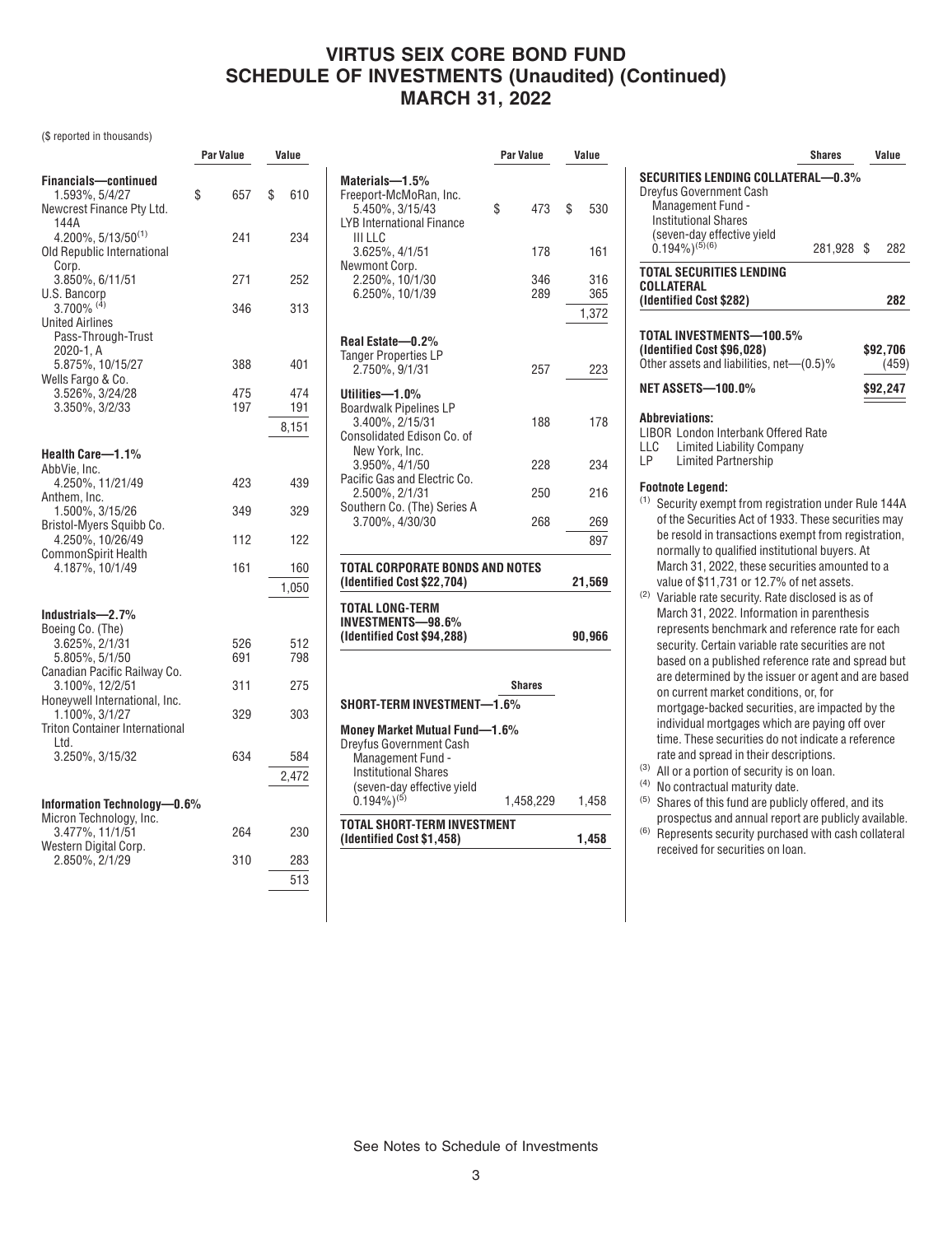## **VIRTUS SEIX CORE BOND FUND SCHEDULE OF INVESTMENTS (Unaudited) (Continued) MARCH 31, 2022**

#### (\$ reported in thousands)

The following table summarizes the market value of the Fund's investments as of March 31, 2022, based on the inputs used to value them (See Security Valuation Note 1 in the Notes to Schedule of Investments):

|                                  | Total<br>Value at<br>March 31, 2022 | Level 1<br><b>Quoted Prices</b> | Level 2<br>Significant<br>Observable<br>Inputs |
|----------------------------------|-------------------------------------|---------------------------------|------------------------------------------------|
| Assets:                          |                                     |                                 |                                                |
| <b>Debt Securities:</b>          |                                     |                                 |                                                |
| <b>Asset-Backed Securities</b>   | \$6,260                             | \$                              | \$6,260                                        |
| <b>Corporate Bonds and Notes</b> | 21.569                              |                                 | 21.569                                         |
| Mortgage-Backed Securities       | 24,450                              |                                 | 24,450                                         |
| U.S. Government Securities       | 38.687                              |                                 | 38,687                                         |
| Securities Lending Collateral    | 282                                 | 282                             |                                                |
| Money Market Mutual Fund         | 1,458                               | 1,458                           |                                                |
| Total Investments                | \$92,706                            | \$1,740                         | \$90,966                                       |
|                                  | <b>STATISTICS</b>                   | ---                             |                                                |

There were no securities valued using significant unobservable inputs (Level 3) at March 31, 2022.

Securities held by the Fund with an end of period value of \$256 were transferred from Level 3 to Level 2 due to an increase in trading activities at period end.

See Notes to Schedule of Investments